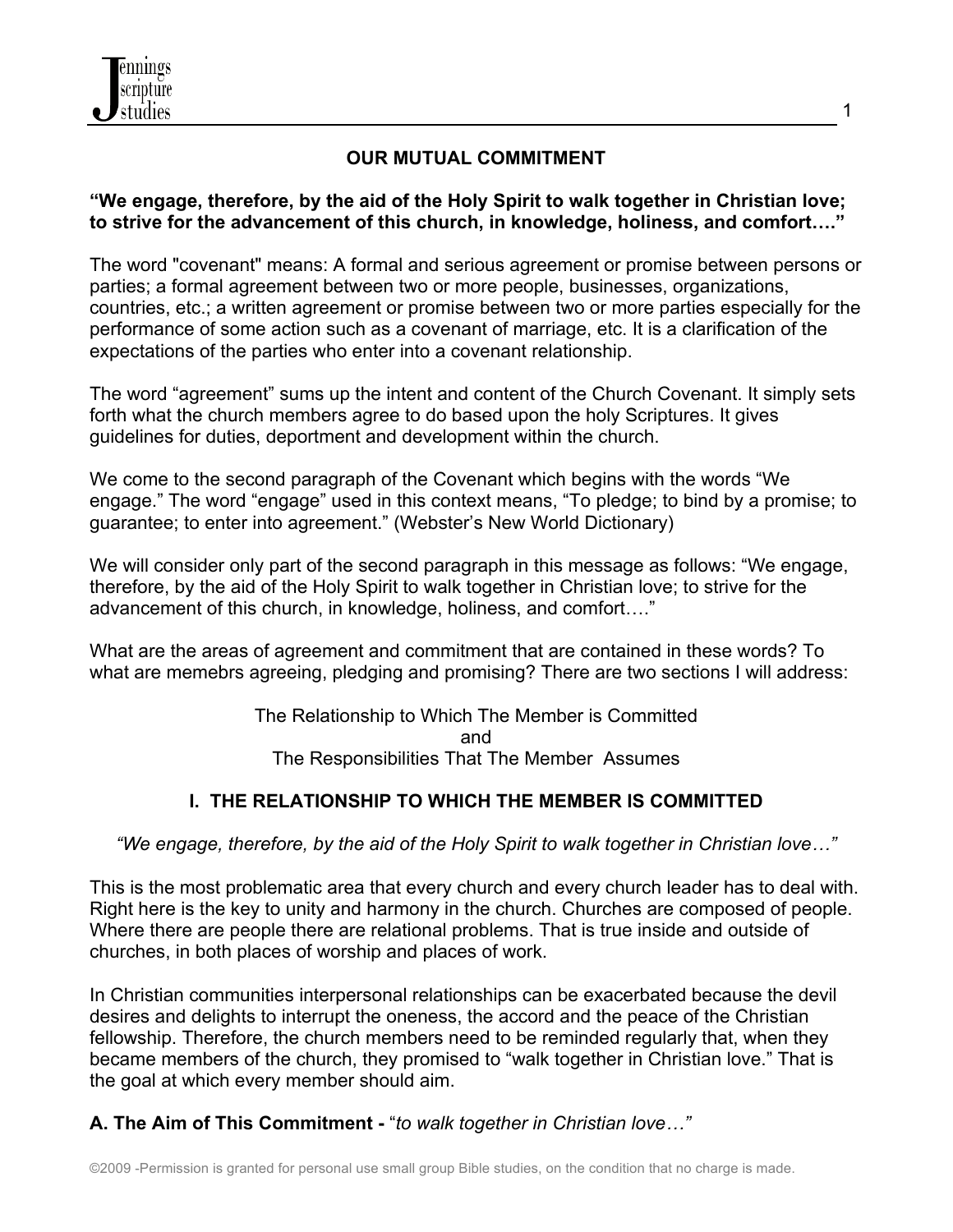Paul stressed this when he wrote, "Be of the same mind toward one another….. If it is possible, as much as depends on you, live peaceably with all men." (Romans 12:16 & 18)

The principle that unifies us is "Christian love" The encouragement to "love one another" is repeated eleven times in the New Testament. This unifying principle is basic to all Christian relationships. We are brothers and sisters in the same family. We are in God's family because of our Father's love for us. Why is it that many church members "tolerate" one another rather than "loving" one another?

One reason is that the average member does not really know the others in their fellowship. Oh, they know people by name, faces are recognized, etc. but do they really know the background, the problems, the heart, the heartaches of their fellow travelers to heaven? Do they hold their Christian family members at arms length? Do they mix and mingle with them? How many of their sick brother or sister saints have they visited in their homes?

If we love a person we want to be with them, talk with them, listen to them, pray with and for them, work with them, share their burdens and their blessings, etc. "Togetherness" is missing in so many Christian congregations. The principle of unifying love is lacking either because the agreement to "*walk together in Christian love"* was not taken seriously or has been interrupted by some disagreement.

### **B. The Act of Our Commitment** – *"walk(ing) together"*

The early church in Jerusalem affords us a good example of walking and working together as recorded by Luke: "Day by day they continued with one mind in the temple, and breaking bread from house to house, they were taking their meals together with gladness and sincerity of heart, praising God and having favor with all the people. And the Lord was adding to their number day by day those who were being saved." (Acts 2:46,47)

Paul admonishes the Ephesian Christians to: "walk worthy of the calling with which you were called, with all lowliness and gentleness, with longsuffering, bearing with one another in love," (Eph. 4:1-2)

Notice that Paul said, "bearing with one another in love." He recognized that we humans have different personalities, perspectives and peculiarities and so he said "bear with one another" – that is, to put it in modern day vernacular, "put up with one another" in order to "walk worthy of the calling with which you were called." If we are going to "get along" – that is make progress - we are going to have to "get along together"!

The secret, the key to "walking together" in Christian love is Christian maturity. Let's face it squarely: some Christians just need to grow up!

#### **C. The Aid In The Commitment** - *"We engage, therefore, by the aid of the Holy Spirit…."*

Our *aim* is to *act* out our commitment and walk in Christian love. We have been given by God the *aid* of the Holy Spirit to enable us to fulfill our commitment.: "The love of God has been poured out in our hearts by the Holy Spirit who was given to us." (Romans 5:5)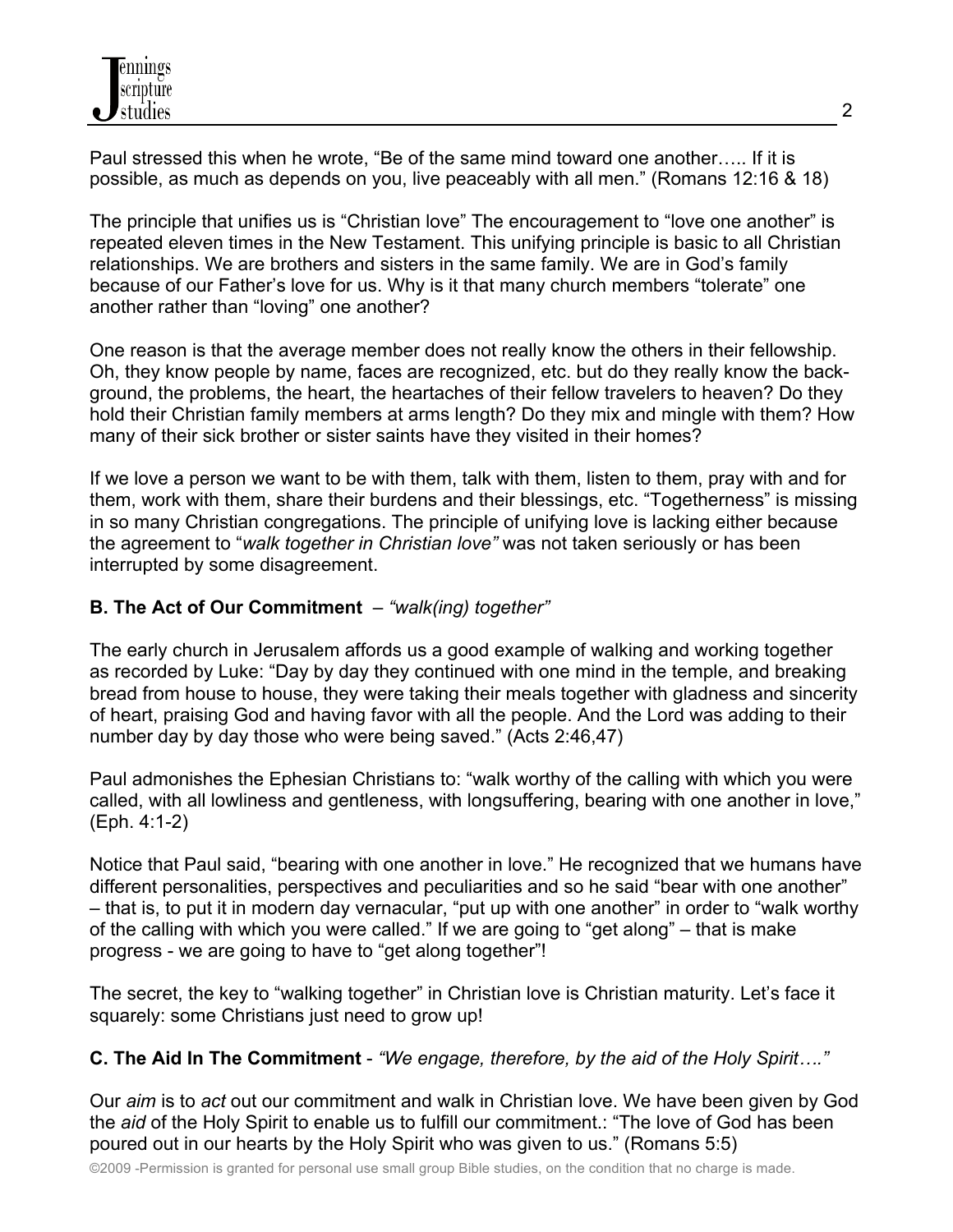God has lavished us with His love and poured into our hearts His love by the Holy Spirit. Now it behooves us to lavish that Christian love upon others. Let it go! Show it! Share it! Send it out to others!

### **II. THE RESPONSIBILITIES THAT THE MEMBER ASSUMES**

*"…..to strive for the advancement of this church, in knowledge, holiness, and comfort …."*

President John F. Kennedy's famous challenge in his Inaugural Address was, "Ask not what your country can do for you - ask what you can do for your country." Those words are appropo for every member of a local church - "Ask not what your church can do for you - ask what you can do for your church."

However, it is my observation that many unite with the church expecting the church to to work for them. I've had prospective members come to interview me, throughout my years of pastoral ministry, asking me, "What does this church have to offer me and my family?" "What can you do for us?" Certainly the church should minister to the members spiritual needs and if necessary, when it can, help in other ways as well.

My answer has been something like this: "If you become a member of this church, you become part of a living organism. In a very real sense you and your family will become the church extended. The church is not an organization that caters to spectators. It is a living organism. An organism is a body composed of different organs or parts performing special functions that are mutually dependent and essential to life. An organism is something that is alive, as is the human body. The Apostle Paul likened it to a human body saying, "In Christ we who are many form one body, and each member belongs to all the others." (Romans 12:5). The church is a divine organism, a living, vibrant spiritual body (Eph. 2:19-22; 4:11-16; 5:23-33; 1 Cor. 12:12-27). What will you contribute to the Body? What will be your function in this living organism?"

My answer has not always been met with glad receptivity. In some cases the questioners have appeared shocked at the scriptural view of the church and have gone away to look for an organization that will serve them rather than an organism of which they can be a growing part.

The Church Covenant makes it clear that, while the church as a whole ministers to the members, the members have responsibilities to the church. The Covenant states,

**"We engage ….. to strive for the advancement of this church, in knowledge, holiness, and comfort…."** That is, we pledge, we promise to "strive." The word "strive" means "To put forth strenuous effort; to labor fervently and earnestly."

The New Testament uses the word "strive" several times:

• "I myself always **strive** to have a conscience without offense toward God and men." (Acts 24:16)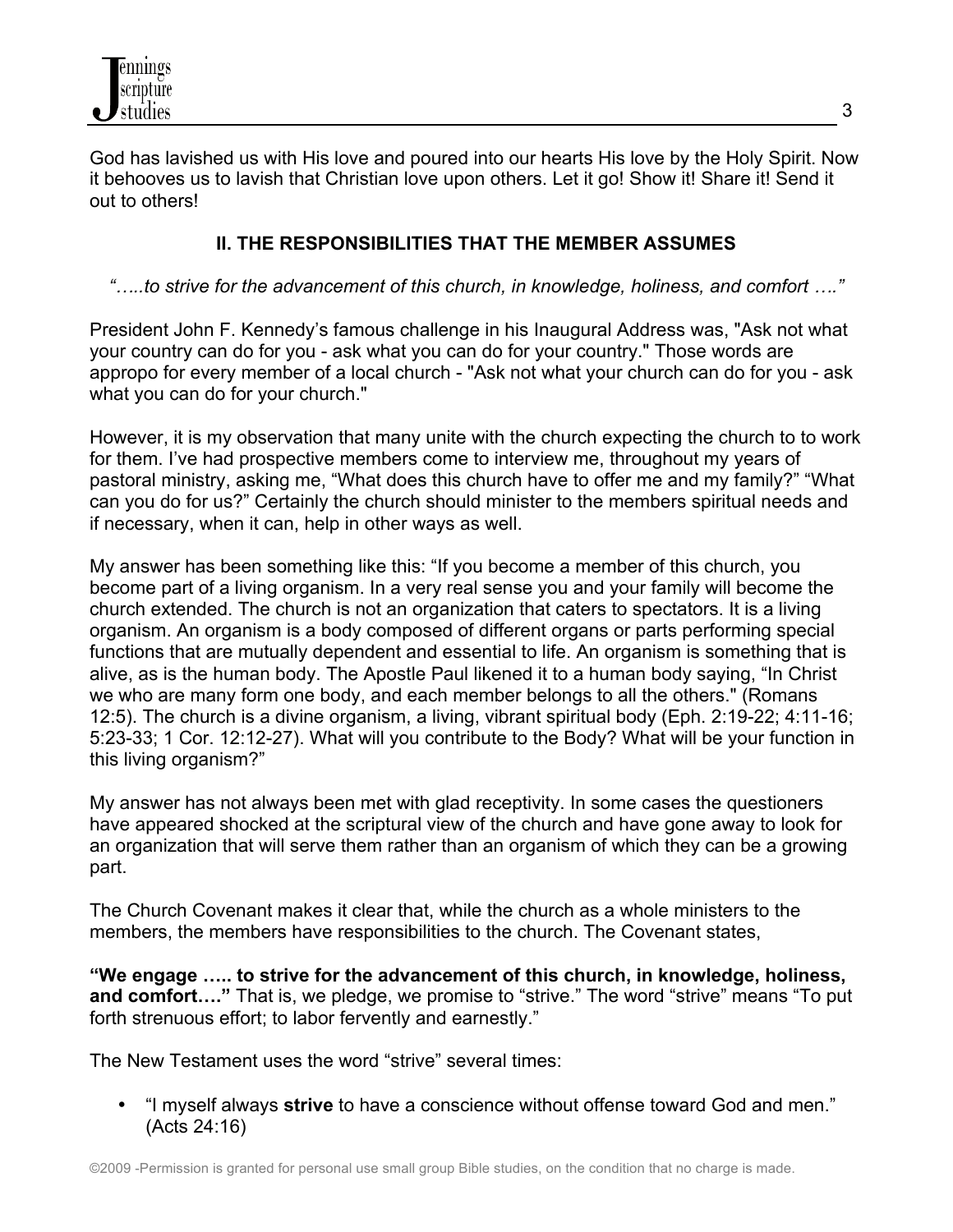

- "Now I beg you, brethren, through the Lord Jesus Christ, and through the love of the Spirit, that you **strive** together with me in prayers to God for me." (Romans 15:30)
- Paul encourages the church in Philippi to "stand fast in one spirit, with one mind **striving** together for the faith of the gospel." (Phil. 1:27)

Church membership, like salvation, has a work element included in it. Philippians 2:12 says, "Work out your own salvation with fear and trembling." That is, God has performed the work of salvation within us, now we are to work it out in our daily lives.

For what are members pledging to strive? The answer: *"to strive for the advancement of this church…."* How many members of local churches understand that the advancement of the church is dependent upon all the members, not just the church leadership? What a beautiful thing it would be to see a church in which all the members are involved in advancing the church! What areas are specifically set forth in this Church Covenant for which the members are to strive?

#### **A. "To Strive For The Advancement Of This Church In Knowledge."**

The knowledge that the church is to advance is not secular knowledge, scientific knowledge, political knowledge, etc. There are schools for acquiring such knowledge. In one community in which I was privileged to pastor, there was another church that advertised weekly sermon topics that had nothing to do with salvational truths or spiritual edification. I remember a couple of the sermon titles: "The Necessity of Crop Rotation" and "Give a Hoot, Don't Pollute!" One Sunday the services were dismissed and the members gathered at a local lake to clean up the beach! What such subjects and activities had to do with advancing the cause of Jesus Christ's church I have yet to understand.

The knowledge that the church is charged with disseminating and demonstrating is:

1. A knowledge of God.

Paul prayed "that you may walk worthy of the Lord, fully pleasing Him, being fruitful in every good work and increasing in the knowledge of God." (Colossians 1:10)

"I …. do not cease to give thanks for you, making mention of you in my prayers: that the God of our Lord Jesus Christ, the Father of glory, may give to you the spirit of wisdom and revelation in the knowledge of Him, the eyes of your understanding being enlightened…." (Eph. 1:16-18)

#### 2. A knowledge of God's will.

"For this reason we also, since the day we heard it, do not cease to pray for you, and to ask that you may be filled with the knowledge of His will in all wisdom and spiritual understanding." (Col. 1:9)

3. A knowledge of Jesus Christ.

"Grow in the grace and knowledge of our Lord and Savior Jesus Christ." (II Peter 3:18)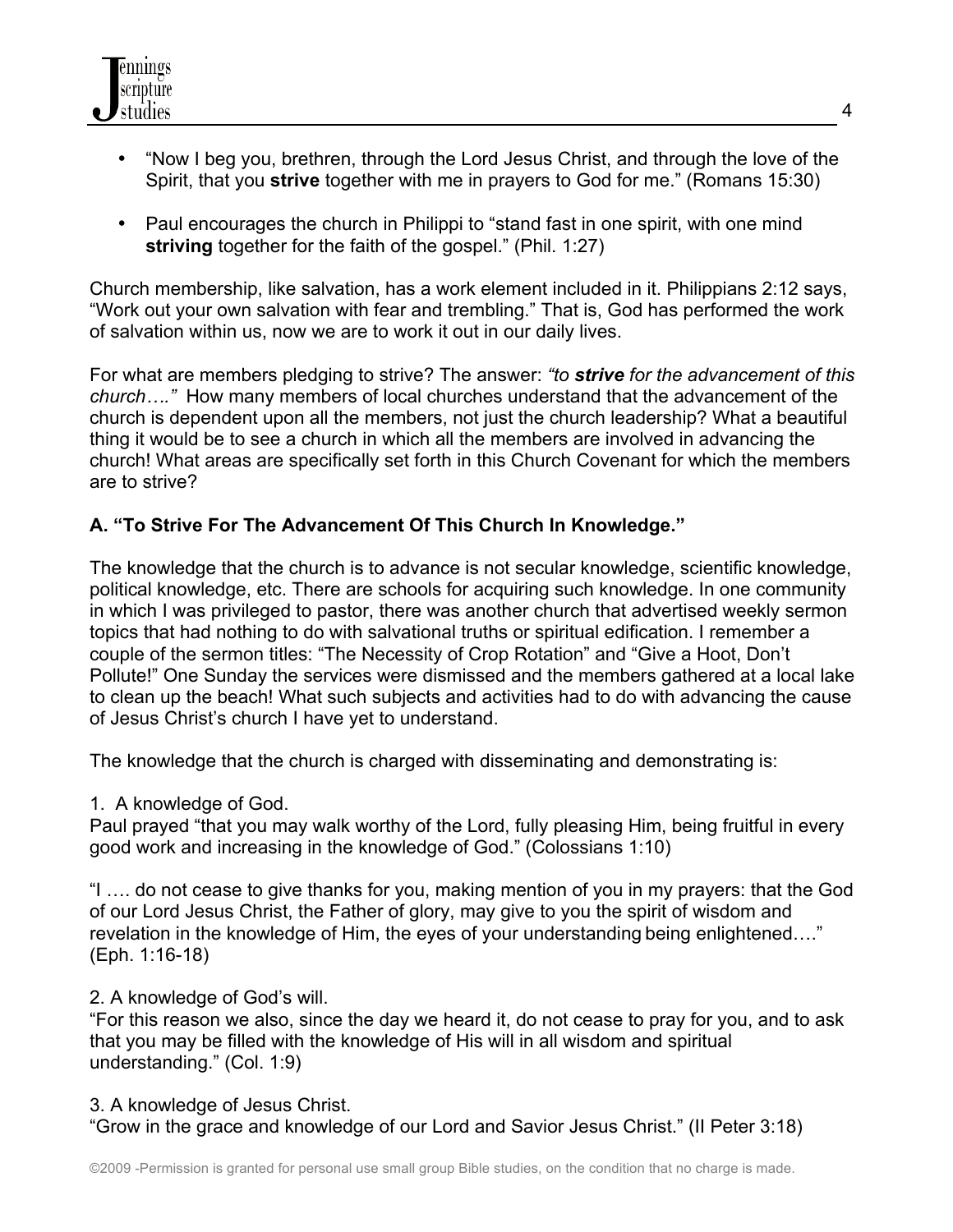"And He Himself gave some *to be* apostles, some prophets, some evangelists, and some pastors and teachers, for the equipping of the saints for the work of ministry, for the edifying of the body of Christ, till we all come to the unity of the faith and of the knowledge of the Son of God…." (Eph. 4:13-16)

"Yet indeed I also count all things loss for the excellence of the knowledge of Christ Jesus my Lord…." (Phil. 3:8)

4. A knowledge of the truth.

"This is good and acceptable in the sight of God our Savior, who desires all men to be saved and to come to the knowledge of the truth." (I Tim. 2:3-4)

How is this knowledge to be obtained? It is through the teaching, the preaching and the study of the Word of God publicly and privately. If you are in a church that is not advancing true spiritual knowledge by the exposition of God's Book of Knowledge, His Word, find a church that is and join the truth propagators!

### **B.** "**To Strive For The Advancement Of This Church In Holiness."**

Are church members majoring on holiness? I am referring to practical holiness. Hebrews 12 reads, ""Pursue ….. holiness, without which no one will see the Lord." (vs.14) Does the church of which you are a member emphasize holiness? That question can never be out of date.

How can I help advance holiness in the church?

1. Pursue holiness.

"Pursue peace with all *people,* and holiness, without which no one will see the Lord." (Heb. 12:14)

2. Practice holiness.

"As He who called you is holy, you also be holy in all your conduct, because it is written, "Be holy, for I am holy." (I Peter 1:15-16)

3. Perfect holiness.

"Therefore, having these promises, beloved, let us cleanse ourselves from all filthiness of the flesh and spirit, perfecting holiness in the fear of God." (II Cor. 7:1)

J. C. Ryle, in his book "Holiness" wrote: "In this hurrying, bustling world, let us stand still for a few minutes and consider the matter of holiness. It is a solemn thing to hear the Word of God saying, "Without holiness no man shall see the Lord" (Heb. 12:14). Holiness is the habit of being of one mind with God, according as we find His mind described in Scripture. It is the habit of agreeing in God's judgment, hating what He hates, loving what He loves, and measuring everything in this world by the standard of His Word. He who most entirely agrees with God, he is the most holy man. A holy man will endeavor to shun every known sin and to keep every known commandment. A holy man will strive to be like our Lord Jesus Christ. A holy man will follow after meekness, patience, gentleness, patience, kind tempers,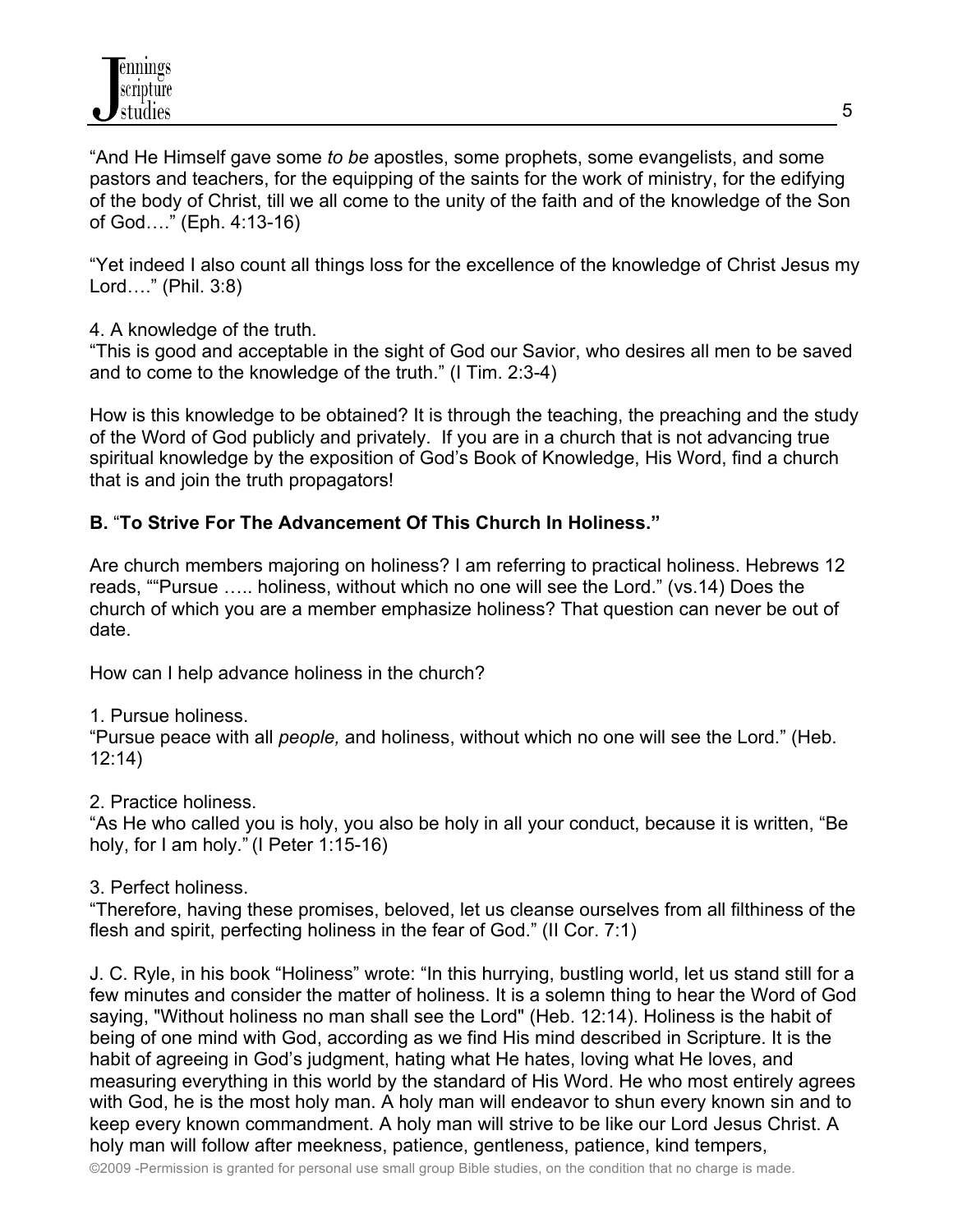government of his tongue. A holy man will follow after purity of heart. A holy man will follow after faithfulness in all the duties and relations in life. We must be holy, because this is the only sound evidence that we have a saving faith in our Lord Jesus Christ."

A church is only as holy as its members. Is yours a holy church? In the last 25 years the Church Growth movement has spawned an entire industry, especially in the book, seminar and web site business. "How To Do It" subjects have been best sellers. Marketing strategies have been the popular themes of these approaches. The emphasis primarily is upon advertising, graphics, programs, architecture, music, platform performances, etc.

Little has been said about "How To Be It" – that is, how to be the member of Christ's Body that will reflect holiness and attract persons to Him and His Church. We need a higher standard of personal holiness in our day.

When a member enters into a church covenant relationship, they pledge "To strive for the advancement of this church." Church advancement begins as an inside job - the church is to be advanced from within! A sanctified congregant is the best advancement advertisement!

# **C. To Strive For The Advancement Of This Church In Comfort."**

There are primarily two areas in which each church member should strive for a sense of comfort in the church: Physical Comfort and Spiritual Comfort.

1. Physical comfort.

The church facilities should be inviting and convey a sense of a comfortable place to be. Clutter should be non-existent; cleanliness should be conspicuous; seating should be comfortable; beauty should be evident; worshipfulness should permeate the atmosphere; friendliness should abound, etc.

2. Spiritual comfort.

Job said of his friends, "Miserable comforters are you all." (Job 16:2) I hope that is not said about the church of which you are a member. Christians have received comfort from God and should in turn be comforters of others. God wants each of us to "comfort those in trouble with the comfort we ourselves have received from God." His desire is for us to be vessels of his love pouring out to others the love he pours into us.

That is what 2 Corinthians 1:3-4 says: "Praise be to the God and Father of our Lord Jesus Christ, the Father of compassion, and the God of all comfort, who comforts us in all our troubles, so that we can comfort those in trouble with the comfort we ourselves have received from God"

How many members of the church have visited the sick members in the congregation? How many members have made hospital visits to encourage those who are ill? How many members have visited those in jail? Jesus said of the people in His day: "I was a stranger, and you took me not in: naked, and you clothed me not: sick, and in prison, and you visited me not." (Matt. 25:43)